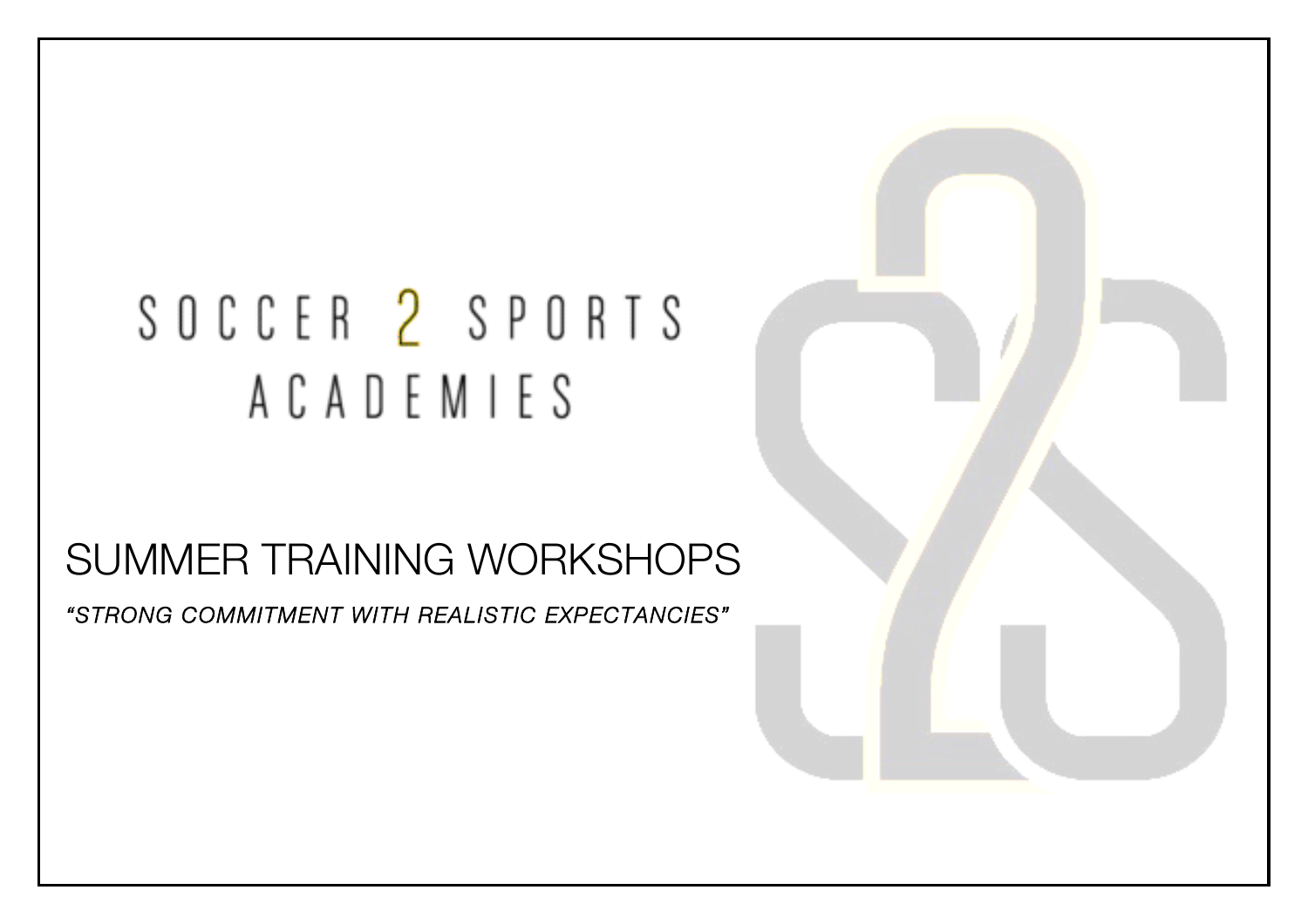SOCCER 2 SPORTS is pleased to announce during the month of January:

Soccer workshops are going to take place during a 2 week block for those players who would like to further enhance their preparations for the 2014 season.

This program will emphasize skill development, game awareness through intensified advance training methods.

#### The participants will be assessed and given a summary report with a coach's reflection for further improvement in the near future.

SOCCER 2 SPORTS development has a vision to provide extensive soccer knowledge transferable to ANY CLUB AND SCHOOL level for a smooth transition and follow through with opportunities to reach goals and expectations for the following season.

### WORKSHOPS CONSIST OF:

#### Technical Assessment Tactical Assessment

Short and Long range passing/ shooting Understanding attacking/ defensive roles Non – Dominant and dominant foot control 1 v1 skills when to hold onto ball Shielding individually and in game play Theorem Combination plays when to tackle Tackling and its advantages  $1<sup>st</sup>$  and  $2<sup>nd</sup>$  tackles When to support and how First touch and moving into second Change of pace and transition of play